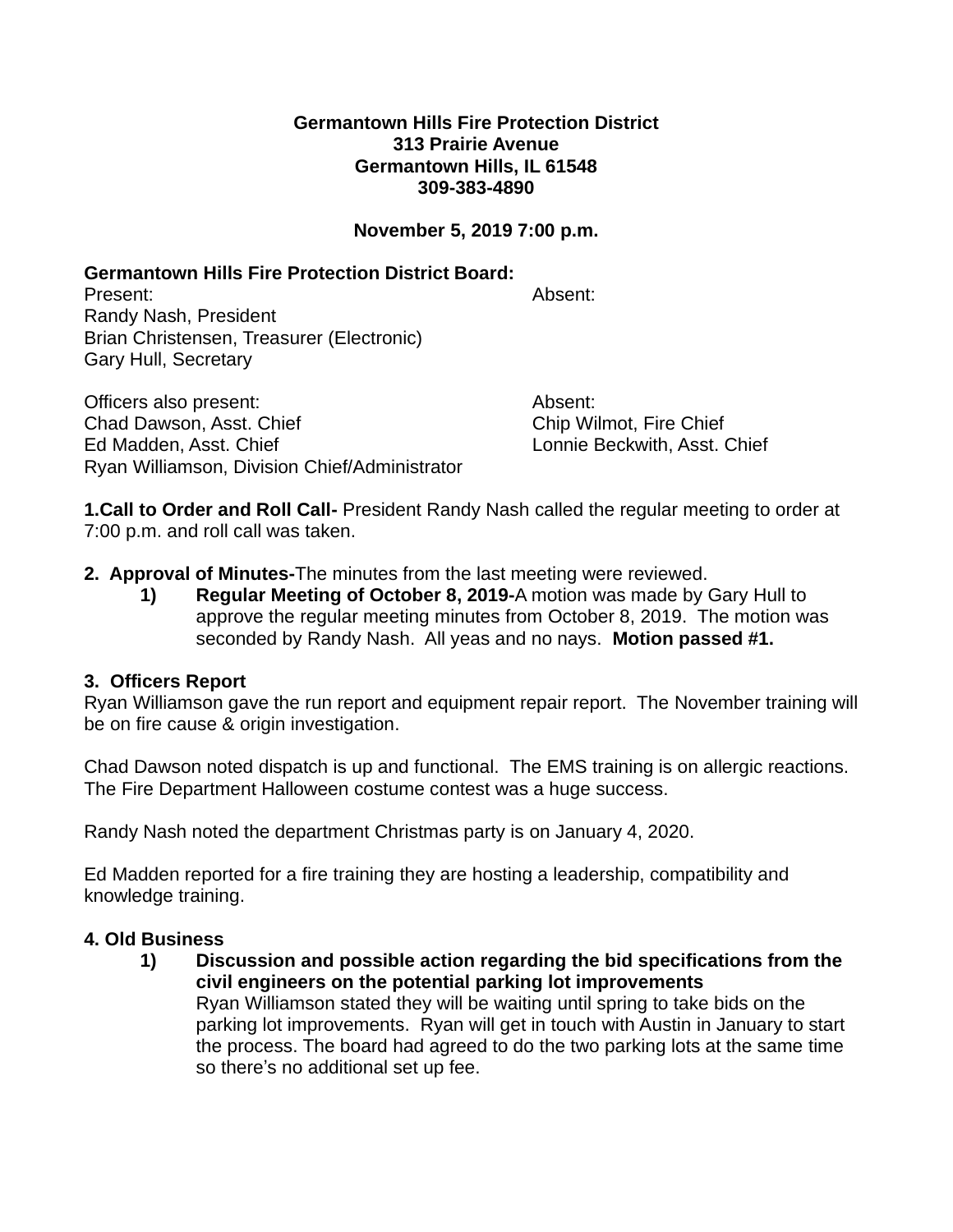**2) Consideration and possible adoption of the Tax Levy Ordinance for the 2019-2020 fiscal year. The Ordinance will set the amount that the fire protection district seeks to raise through real estate taxes for the 2019-2020 fiscal year.** Brian Christensen had put the levy information together.

A motion was made by Gary Hull to approve Tax Levy Ordinance for Fiscal Year 2019-2020. The motion was seconded by Randy Nash. All yeas and no nays. **Motion passed #2.**

### **5. New Business**

**1) Discussion and possible action regarding preparation and submission of the Annual Comptroller's Report.**

The auditor is working on completing the report.

**2) Discussion only regarding 2020 regular monthly meeting dates**. The board discussed the dates and agreed to check with Brian on his availability.

Brian Christensen called in at 7:18 p.m. to attend the meeting by electronic means due to being away for work purposes. The board agreed to his electronic attendance.

Gary Hull will send Brian the list of dates to check on his availability.

#### **6. Human Resources**

**1) Discussion and possible action regarding appointment of new positions: None**

# **7. Treasurer Report & Presentation of bills and payment of bills**

Treasurer Brian Christensen gave an update on the treasurer's report and fund balances.

**1) Discussion and possible action regarding authorization of bills presented for payment**

A motion was made by Randy Nash to approve the payment of the bills. The motion was seconded by Gary Hull. All yeas and no nays. **Motion passed #3.**

**2) Discussion and possible action regarding the Annual Treasurer's Report** The board agreed to check with the auditor to see when the Annual Treasurer's Report will be ready for publication.

# **8. Secretary Report**

**1)** Gary Hull noted the September meeting minutes have been submitted for posting to the website.

# **9. Correspondence-**None